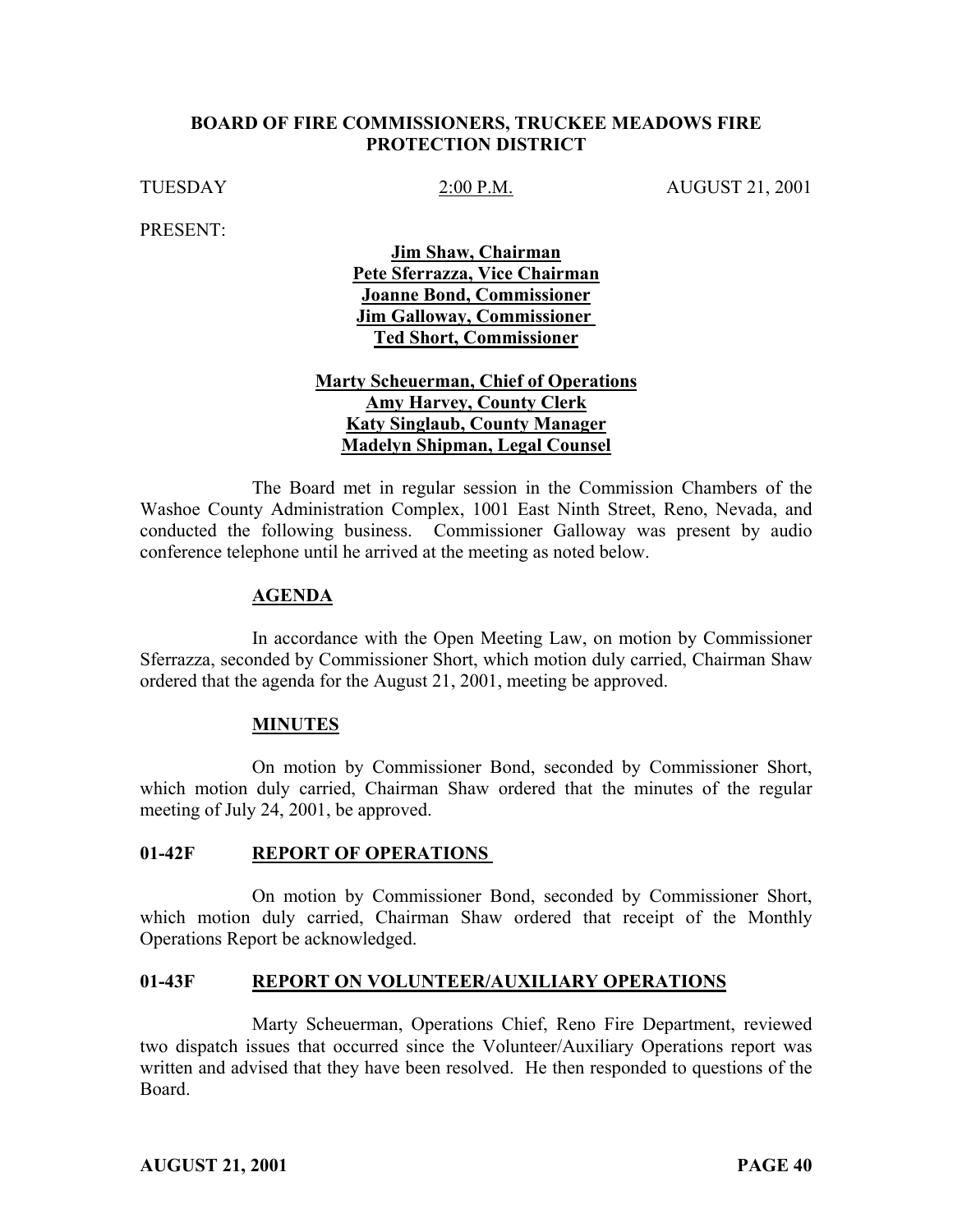Commissioner Bond advised that the Palomino Valley Chief has indicated that their volunteers feel underused. Chief Scheuerman stated the matter would be reviewed and discussed with the volunteers. He advised they are on the same run cards as in the past, but Palomino Valley has had very few calls this year compared to previous summers.

On motion by Commissioner Short, seconded by Commissioner Bond, which motion duly carried, Chairman Shaw ordered that receipt of the Report on Volunteer and Auxiliary Operations be acknowledged.

## **01-44F APPEAL - NATIONAL FIRE PROTECTION ASSOCIATION (NFPA) STANDARDS 1710 AND 1720**

Marty Scheuerman, Operations Chief, Reno Fire Department, reviewed staff's recommendation to oppose National Fire Protection Association (NFPA) Standards 1710 and 1720, which were accepted at the NFPA meeting in May, 2001. He advised that many city, county and Fire Chief's organizations were opposed to the standard; and that they were appealed to the Standards Council on July 11, 2001 and are currently under appeal to the NFPA Board of Directors. Chief Scheuerman stated the impacts to the Fire District relate to response time and staffing criteria, and the standards would not allow local areas to do their own master plans.

Commissioner Galloway moved, seconded by Commissioner Short, to support the appeal of standards 1710 and 1720 and staff's recommendation to oppose the standards at every opportunity, to not reference or adopt the standards, and, as an alternative approach, to make them targets or best practices instead of standards. Commissioner Sferrazza said he could not support staff's recommendation because it does not specify which standards are being opposed. Chief Scheuerman advised that the entire report relates to NFPA standards 1710 and 1720.

Commissioner Galloway amended his motion and moved that the Board of Trustees support the appeal and oppose the standards as written. Commissioner Short seconded the amended motion.

**\*\*\*\*\*\*\*\*\*\***

**3:30 p.m.** Commissioner Galloway arrived at the meeting.

Commissioner Sferrazza stated he had a problem with the appeal as written. He noted that a communication in the agenda material contains a statement expressing disbelief that no effort was made by NFPA to invite any national organizations representing local elected officials to participate on the committees that developed these standards. He said the communication placed specific emphasis on the fact that the National League of Cities and the U. S. Conference of Mayors were not invited to participate, but he believes the National Association of Counties (NACO) and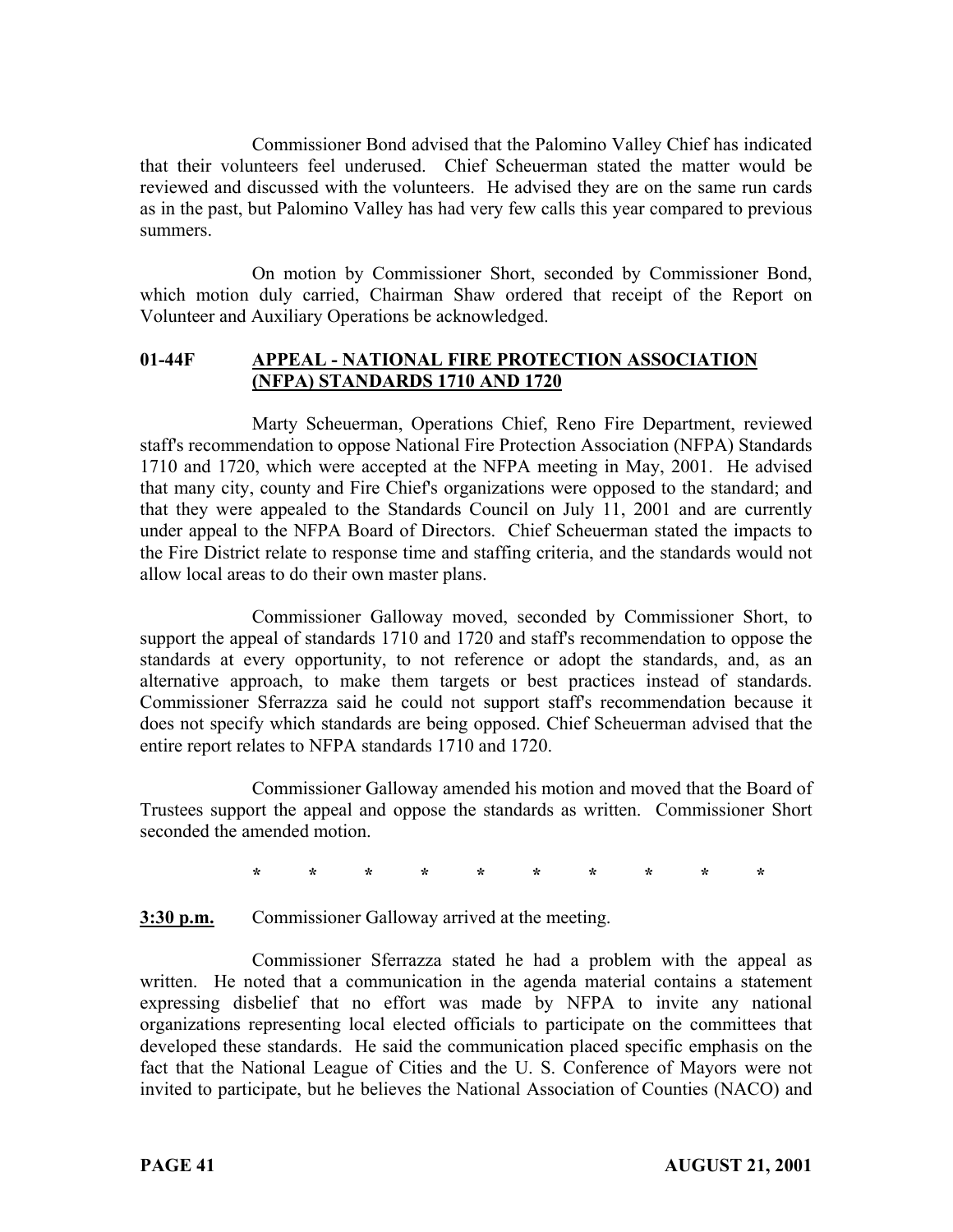other groups should also be included. He stated that, if the County joins this appeal, it should be made clear that NACO needs to be included in the process. Chief Scheuerman commented that he understands there were multiple appeals, and NACO may have submitted their own appeal. Commissioner Sferrazza said he would not want to support the specific appeal and would think the Trustees would cite their own reasons for opposing the standards. Chief Scheuerman commented that a letter could be written to the NFPA Board of Directors on behalf of the Trustees expressing their concerns about the standards. Commissioner Galloway stated that staff could be directed to prepare a letter outlining the Board's position for approval by the Chairman. Commissioner Sferrazza said he would like to see the letter before it goes out.

On call for the motion to support the appeal and oppose the standards as written, Commissioner Sferrazza voted "no," and the motion passed 4 –1. Commissioner Sferrazza said he voted "no," because he does not support the appeal as written.

On motion by Commissioner Galloway, seconded by Commissioner Sferrazza, which motion duly carried, Chairman Shaw ordered that staff be directed to draft a letter setting forth the Board's specific opposition to the standards, as written, and the Board's concerns about parties that should have been consulted, to be presented to the Board for approval at the earliest opportunity.

Commissioner Galloway said he is concerned that the letter from the Board will get to NFPA too late and requested that staff forward an immediate communication advising them that the previous motion was passed and more details will follow.

## **VOLUNTEER/AUXILIARY MEMBERSHIP COMMENTS**

Willie Teepe, Hidden Valley Auxiliary Station Manager and Training Manager for the Truckee Meadows Auxiliary at-large firefighters, advised that they would like to continue the same services they provided before consolidation. He said they previously ran a rescue truck and an air truck and, since consolidation, those services have been taken away from them; and they now have very limited equipment to assist the outlying areas of the County. Mr. Teepe responded to questions of the Board.

Mr. Teepe requested that Board members attend a Volunteer Chief's meeting held the second Tuesday of every month at 7:00 p.m. Commissioner Bond noted that the Board of County Commissioners is convened in a regularly scheduled meeting at that time. Further discussion was held, and it was determined that a joint meeting could be scheduled during a regular County Commission meeting.

Marty Scheuerman, Operations Chief, Reno Fire Department, advised that the Truckee Meadows Fire Protection District was short staffed during the year prior to consolidation, and the volunteers and auxiliary members were called upon more frequently for assistance; that, during that time, the auxiliary was authorized to use the rescue truck and the air truck but the equipment was never directly assigned to them and